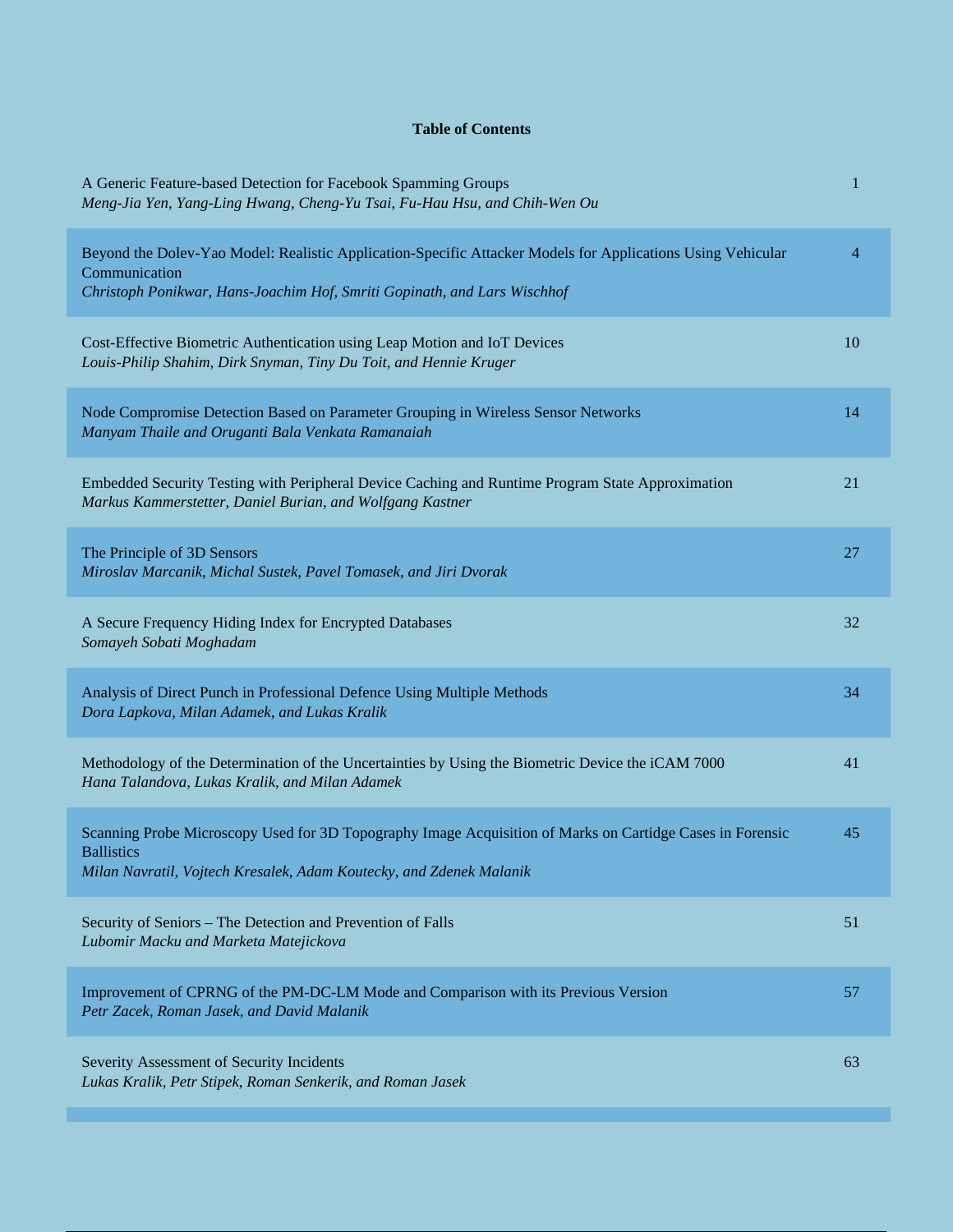| Methodology of Future Security Studies<br>Jan Valouch and Hana Urbanocokova                                                                    | 69  |
|------------------------------------------------------------------------------------------------------------------------------------------------|-----|
| Measurement of Electromagnetic Interference of Electronic Devices<br>Hana Urbancokova, Jan Valouch, Stanislav Kovar, and Milan Adamek          | 72  |
| Object Oriented Role-Based Access Control<br>Petr Stipek, Lukas Kralik, and Roman Senkerik                                                     | 76  |
| Introduction to Web Security and Evaluation Methods of Web Application Vulnerabilities<br>Petra Holbikova and Roman Jasek                      | 82  |
| Electromagnetic Weapons as Means of Stopping Vehicles<br>Jan Valouch and Hana Urbanocokova                                                     | 86  |
| An Empirical Survey on how Much Security and Privacy Customers Want in Instant Messengers<br>Thomas Paul and Hans-Joachim Hof                  | 89  |
| The Mathematical Modeling of Road Transport in Context of Critical Infrastructure Protection<br>Jan Mrazek, Lucia Duricova, and Martin Hromada | 95  |
| Linkages Types with an Emphasis on Important Critical Infrastructure Sectors<br>Martin Hromada and Frantisek Paulus                            | 100 |
| Security and Safety Processes in Czech Republic Universities<br>Lucia Duricova, Martin Hromada, and Jan Mrazek                                 | 105 |
| Comprehensive System of Intense Convective Precipitation Forecasts for Regional Crisis Management<br>David Saur and Lucia Duricova             | 111 |
| Insight into Contemporary Dissemination Techniques of Mobile Botnet Clients (Bots)<br>Milan Oulehla and David Malanik                          | 117 |
| Innovation Standard Methods of Evaluating the Results of Shooting<br>Zdenek Malanik and David Malanik                                          | 124 |
| The Possibilities of the Search Engine Shodan in Relation to SCADA<br>Jan Vavra and Martin Hromada                                             | 130 |
| The Configuration of Alarm Systems during the Measurement of Electromagnetic Interference<br>Jan Valouch and Stanislav Kovar                   | 136 |
| Comparison of Security Devices in Terms of Interception                                                                                        | 141 |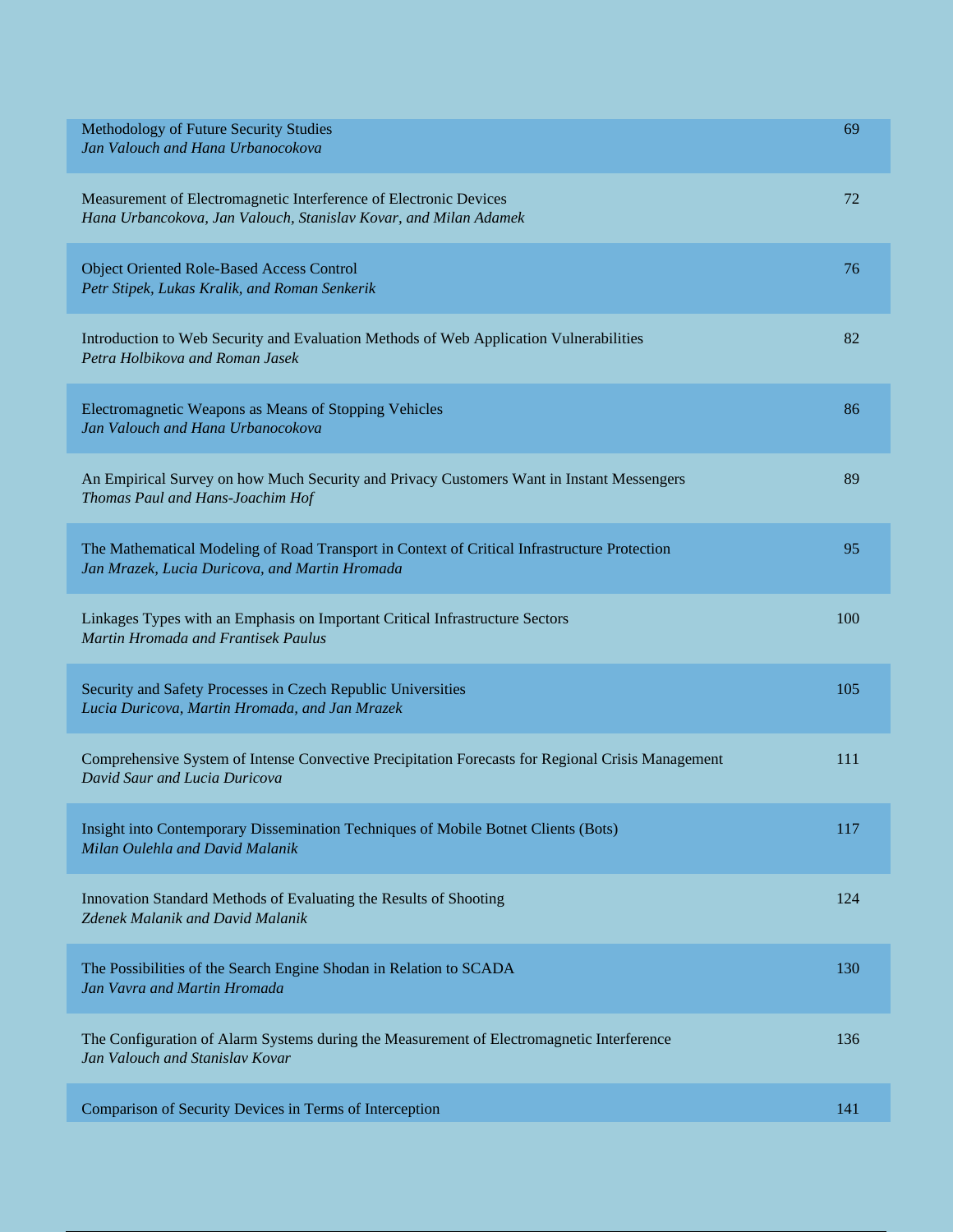| Stanislav Kovar, Jan Valouch, Hana Urbancokova, and Milan Adamek                                                                                                                                                             |     |
|------------------------------------------------------------------------------------------------------------------------------------------------------------------------------------------------------------------------------|-----|
| Theoretical Sources for a Theory of Safety and Security<br><b>Ludek Lukas</b>                                                                                                                                                | 146 |
| Comparison of Various Encryption Techniques Based on Deterministic Chaos<br>Miroslav Popelka                                                                                                                                 | 151 |
| Using Ethical Hacking to Analyze BYOD Safety in Corporations<br>Roman Jasek and Jakub Nozicka                                                                                                                                | 157 |
| Critical Infrastructure Protection - Modeling of Domino and Synergy Effects<br>Martin Hromada                                                                                                                                | 162 |
| Towards Extensible Signature Policies in Brazil: A Case Study<br>Mauricio Oliveira, Martin Vigil, Marcelo Carlomagno Carlos, and Ricardo Custodio                                                                            | 167 |
| Information Support System Development in Relation to Critical Infrastructure Element Resilience Evaluation<br>Martin Hromada                                                                                                | 174 |
| Strengthening Software Diversity Through Targeted Diversification<br>Vipin Singh Sehrawat and Yvo Desmedt                                                                                                                    | 185 |
| <b>Education System in Commercial Security</b><br>Vladislav Stefka                                                                                                                                                           | 191 |
| Possibilities of Technical Security of Elementary Schools<br>Rudolf Drga and Hana Charvatova                                                                                                                                 | 195 |
| Resistance of Passive Security Elements as A Quantitative Parameter Influencing The Overall Resistance and<br>Resilience of A Critical Infrastructure Element<br>Tomas Lovecek, Anton Siser, David Rehak, and Martin Hromada | 200 |
| Electromagnetic Compatibility and Power-Line Quality<br>Frantisek Hruska and Milan Navratil                                                                                                                                  | 206 |
| Interception Methods and GSM<br>Michal Sustek, Miroslav Marcanik, Milan Oplustil, Pavel Tomasek, and Zdenek Urednicek                                                                                                        | 211 |
| Preliminary Study of Shielding of 802.11ah<br><b>Pavel Tomasek</b>                                                                                                                                                           | 217 |
| Authentication of Czech Banknotes using Raman Microscopy                                                                                                                                                                     | 220 |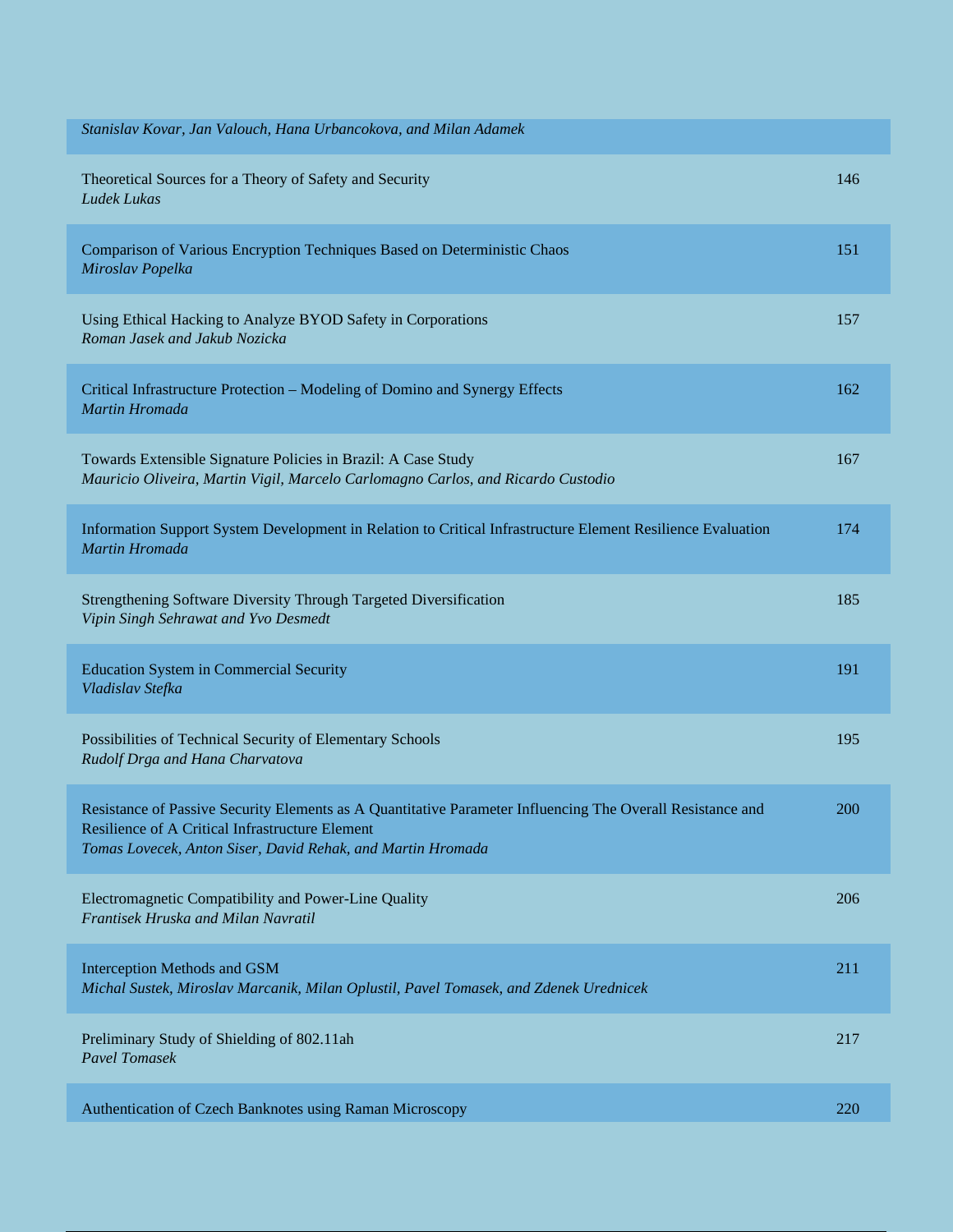| Hana Vaskova and Pavel Valasek                                                                                                                                                                                 |     |
|----------------------------------------------------------------------------------------------------------------------------------------------------------------------------------------------------------------|-----|
| An Efficient Pseudo Chaotic Number Generator Based on Coupling and Multiplexing Techniques<br>Ons Jallouli, Safwan El Assad, Mohammed Abu Taha, Maryline Chetto, Rene Lozi, and Daniel Caragata                | 224 |
| A Novel Verifiable Multi-Secret Sharing Scheme Based on Elliptic Curve Cryptography<br>Nisha Patel, Prakash D. Vyavahare, and Manish Panchal                                                                   | 230 |
| An Improved ID-based Proxy Signature Scheme Based on Elliptic Curve Cryptography<br>Deepa Mukherjee, Prakash Vyavahare, and Manish Panchal                                                                     | 235 |
| Selective Hybrid Chaotic-Based Cipher for Real-Time Image Application<br>Moussa Farajallah, Rawan Qumsieh, and Samer Isayed                                                                                    | 241 |
| Seven Steps to a Quantum-Resistant Cipher<br>Julian Murguia Hughes                                                                                                                                             | 247 |
| Reflecting on the Use of Sonification for Network Monitoring<br>Louise Axon, Sadie Creese, Michael Goldsmith, and Jason R. C. Nurse                                                                            | 254 |
| LoT: a Reputation-based Trust System for Long-term Archiving<br>Martin Vigil, Denise Demirel, Sheikh Mahbub Habib, Sascha Hauke, Johannes Buchmann, and Max Muhlhauser                                         | 262 |
| Security and Safety Requirements for Soft Targets in Czech Republic<br>Lucia Duricova, Martin Hromada, and Jan Mrazek                                                                                          | 271 |
| General Model for Personal Data Sensitivity Determination<br>Tomas Lovecek, Marian Magdolen, Jozef Ristvej, and Martin Hromada                                                                                 | 276 |
| A Study on User Perceptions of ICT Security<br>Christine Schuster, Martin Latzenhofer, Stefan Schauer, Johannes Gollner, Christian Meurers, Andreas Peer,<br>Peter Prah, Gerald Quirchmayr, and Thomas Benesch | 281 |
| Visualization of Privacy Risks in Software Systems<br>George O. M. Yee                                                                                                                                         | 289 |
| Information Security Maturity as an Integral Part of ISMS based Risk Management Tools<br><b>Ben Fetler and Carlo Harpes</b>                                                                                    | 295 |
| Modeling Vulnerable Internet of Things on SHODAN and CENSYS : An Ontology for Cyber Security<br>Marc Arnaert, Yoann Bertrand, and Karima Boudaoud                                                              | 299 |
| Energy-aware Security Adaptation in Ubiquitous Mobile Network                                                                                                                                                  | 303 |